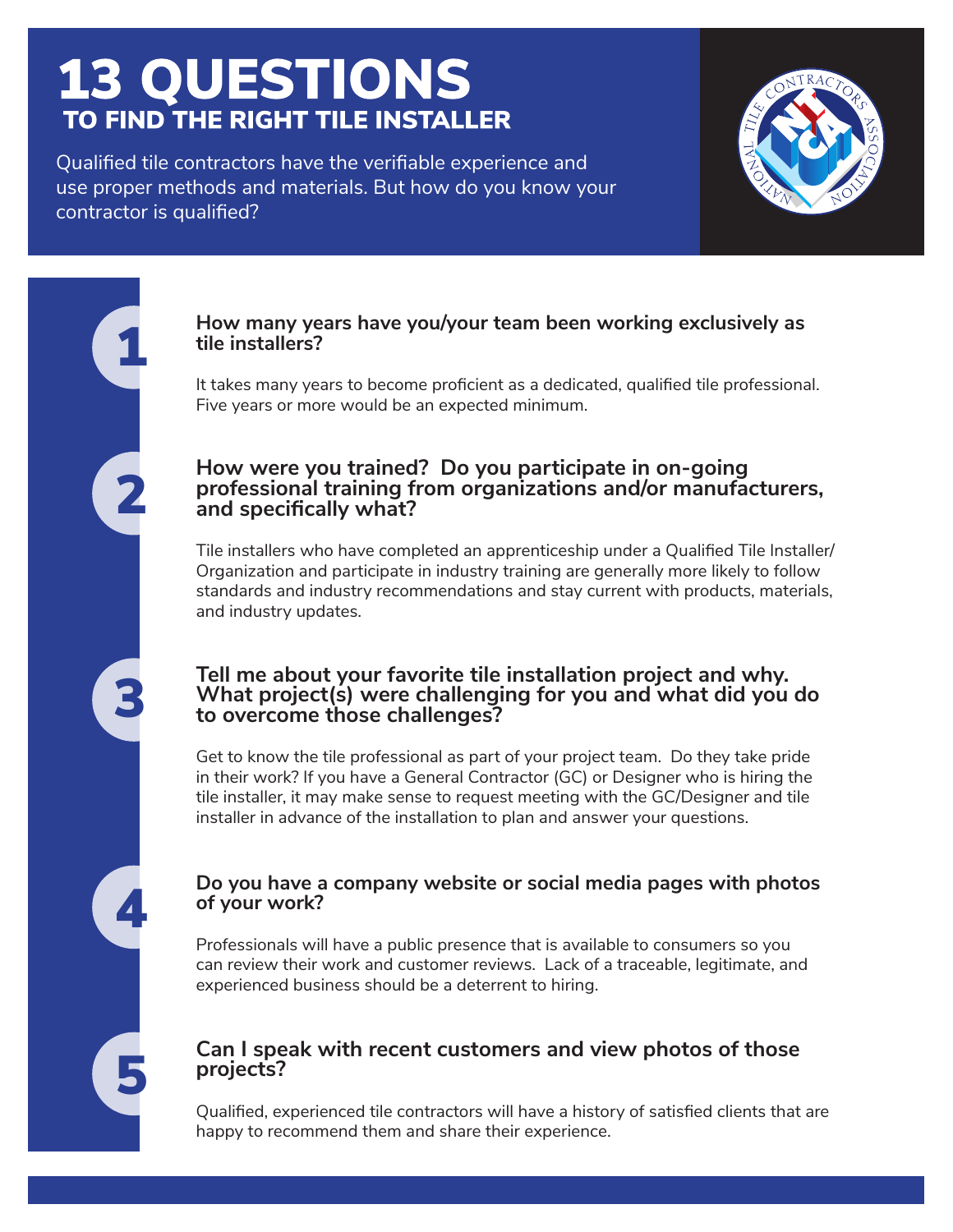

9

8

7

#### **Are you familiar with the TCNA Handbook and ANSI Standards? Does your work follow these industry recommendations?**

The TCNA Handbook coupled with the ANSI Standards are the industry recognized guidelines for the installation of tile for a wide range of applications. A qualified tile professional installer will be familiar with and know how to specify and use these reference tools.



#### **Do you have successful experience working with the type of tile I plan to use?**

There are different methods, materials and considerations when planning and installing various tile products such as ceramic, porcelain, large format tile, handmade tile, mosaics, natural stone or glass. Verify their experience and training with the tile product you have chosen for your project.

#### **What manufacturer's products do you use and do you comply with manufacturer instructions?**

There are many manufacturers of quality tile setting materials. Most perform well with use of approved methods and adherence to manufacturer specifications. Most qualified tile installers will be well versed on the methods and systems they prefer and should be able to answer your questions about their process and materials and associated warranties.

#### **If wet areas (showers/baths) are to be included in the work performed, what approved system/methods will you use to assure a long-lasting installation?**

Tile installations in wet areas require some very important preparation to avoid leaks and unwanted moisture problems. Unapproved methods, and the use of materials inappropriate for this application can contribute to a very costly and unwanted result that too often requires complete removal and replacement by a qualified professional. A quality installation should last decades or longer.